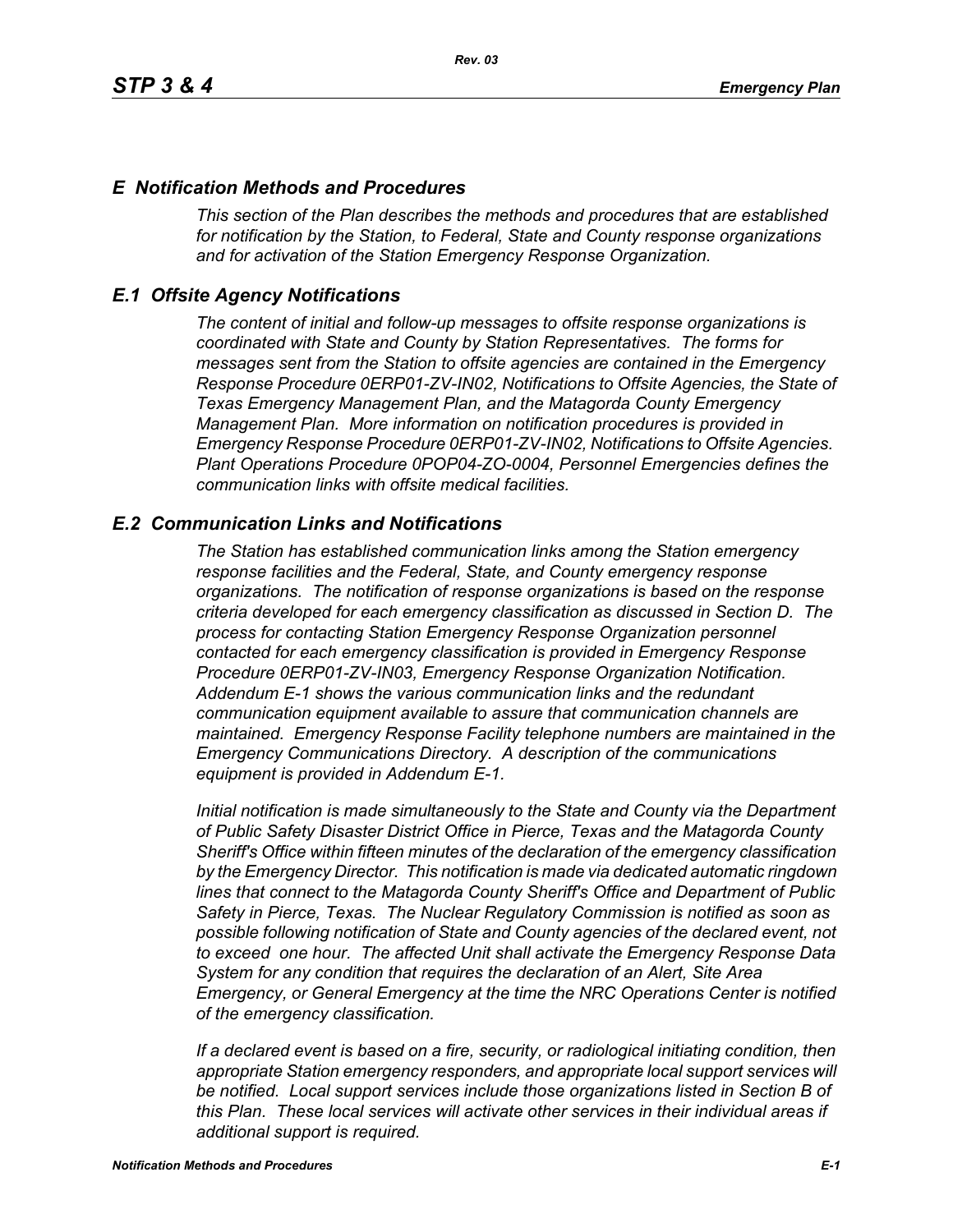# *E.2.1 Unusual Event*

*For an Unusual Event, emergency classification, the Shift Supervisor serving as Emergency Director, will initiate notifications in accordance with Emergency Response Procedure 0ERP01-ZV-IN02, Notifications to Offsite Agencies, and 0ERP01-ZV-IN03, Emergency Response Organization Notification. These procedures are prepared to meet the requirements of Code of Federal Regulations, Title 10, Part 20.2202 or 50.72.*

# *E.2.2 Alert*

*For an Alert emergency classification, the Emergency Director will initiate notifications in accordance with Emergency Response Procedure 0ERP01-ZV-IN02, Notifications to Offsite Agencies, and augment the onshift duty complement using 0ERP01-ZV-IN03, Emergency Response Organization Notification. The Station Emergency Response Organization will be notified and requested to report to their respective Emergency Response Facilities. The Operations Support Center and the Technical Support Center will be activated. The Emergency Operations Facility and Joint Information Center are staffed as a precautionary action, and may be activated at the discretion of the Emergency Director. Dose projection capability is provided in the Emergency Operations Facility at an Alert. Personnel in the Emergency Operations Facility act in a support role to the Technical Support Center. The purpose of this emergency classification is to provide early and prompt notification of minor events which could lead to more serious consequences given operator error or equipment*  failure, or which may be indicative of more serious conditions that are not yet fully *realized.*

# *E.2.3 Site Area Emergency*

*For a Site Area Emergency classification, the Emergency Director will initiate notifications in accordance with Emergency Response Procedure 0ERP01-ZV-IN02, Notifications to Offsite Agencies, and augment the activated ERO staff utilizing 0ERP01-ZV-IN03, Emergency Response Organization Notification. Members of the Station Emergency Response Organization are notified and requested to report to their respective emergency response facilities which are activated at the Site Area Emergency. The emergency classification reflects conditions where full mobilization of emergency personnel is indicated, as well as, the dispatch of Offsite Field Teams with associated communications.*

*The Department of State Health Services, shall establish communications with the Matagorda County Emergency Management Organization, the Texas Department of Public Safety, the Governor's Division of Emergency Management, and the Station.* 

*The Department of State Health Services, may activate its Radiological Response Organization and dispatch Radiological Response Teams to the site environs to perform radiological monitoring and environmental impact assessment. The Emergency Management Council is activated upon notification of the declared event by the Station. The Department of State Health Services may dispatch a mobile environmental analysis and sampling vehicle to the Staging Area at the Bay City Civic Center to assist the Radiological Response Teams.*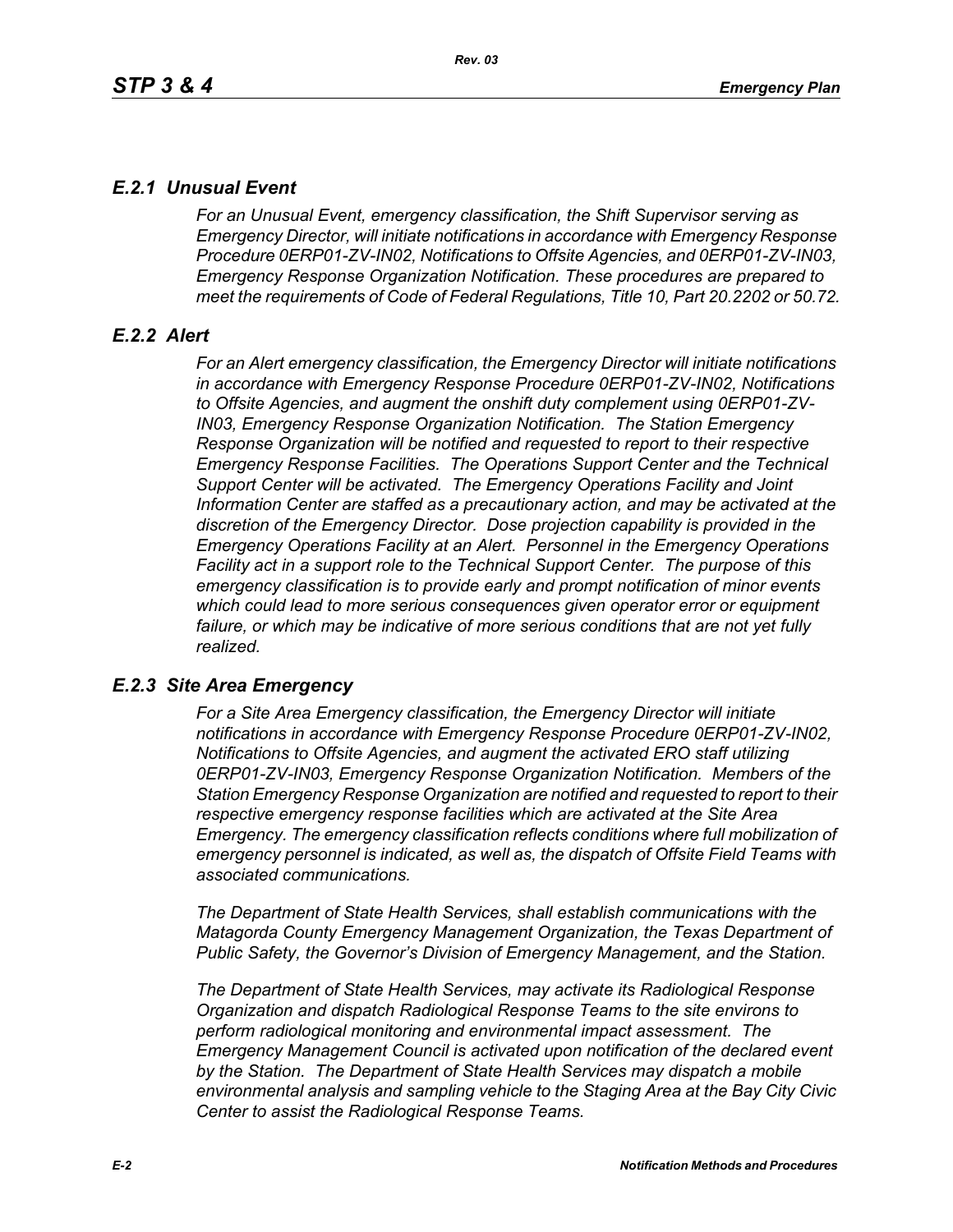# *E.2.4 General Emergency*

*For a General Emergency classification, the Emergency Director will initiate notifications in accordance with Emergency Response Procedure 0ERP01-ZV-IN02, Notifications to Offsite Agencies, and notify Emergency Response Organization personnel utilizing 0ERP01-ZV-IN03, Emergency Response Organization Notification. The entire Station Emergency Response Organization is notified and directed to report to their respective emergency response facilities. The emergency classification reflects conditions requiring immediate implementation of appropriate predetermined protective actions.*

*The Department of State Health Services, shall establish communications with the Matagorda County Emergency Management Organization, the Texas Department of Public Safety, the Governor's Division of Emergency Management, and the Station.*

*The Department of State Health Services, may activate its Radiological Response Organization and dispatch Radiological Response Teams to the site environs to perform radiological monitoring and environmental impact assessment. The Department of Public Safety may provide escort for the Department of State Health Services, Radiological Response Team personnel. The Emergency Management Council is activated upon notification of the declared event by the Station. The Department of State Health Services will dispatch a mobile environmental analysis and sampling vehicle to the Staging Area at the Bay City Civic Center to assist the Radiological Response Teams.*

### *E.3 Notification of the General Public*

*The general public (resident and transient population) will be notified of an Unusual Event through press releases, radio broadcasts, and other news media. The general public will be notified of Alert or higher declarations through news advisories and/or Emergency Alert System messages prepared by Matagorda County Emergency Management officials. During emergencies that may require the implementation of protective actions, the general public will be alerted by the Prompt Notification System, which consists of alert radios, warning sirens, and news advisories and/or Emergency Alert System messages. This system is designed to enable the County authorities to notify essentially all of the population within the Emergency Planning Zone within about fifteen minutes.* 

*Sirens are utilized to alert the more densely populated areas identified on Figure E-1. This system was designed considering the Federal Emergency Management Agency's Outdoor Warning System Guide (CPG-17), Federal Emergency Management Agency - Report-10, and the Nuclear Regulatory Commission's guidance presented in NUREG-0654/FEMA-REP-1, Rev. 1Federal Emergency Management Agency Report-1. All sirens have a single tone, two signal capability with a required signal duration of at least three minutes. The siren system is activated from the Matagorda County Sheriff's Office, or from the Station Emergency Operations Facility; individual sirens can be activated singularly at the individual siren location. The Station is responsible for the maintenance and routine testing of the siren system in accordance with NUREG*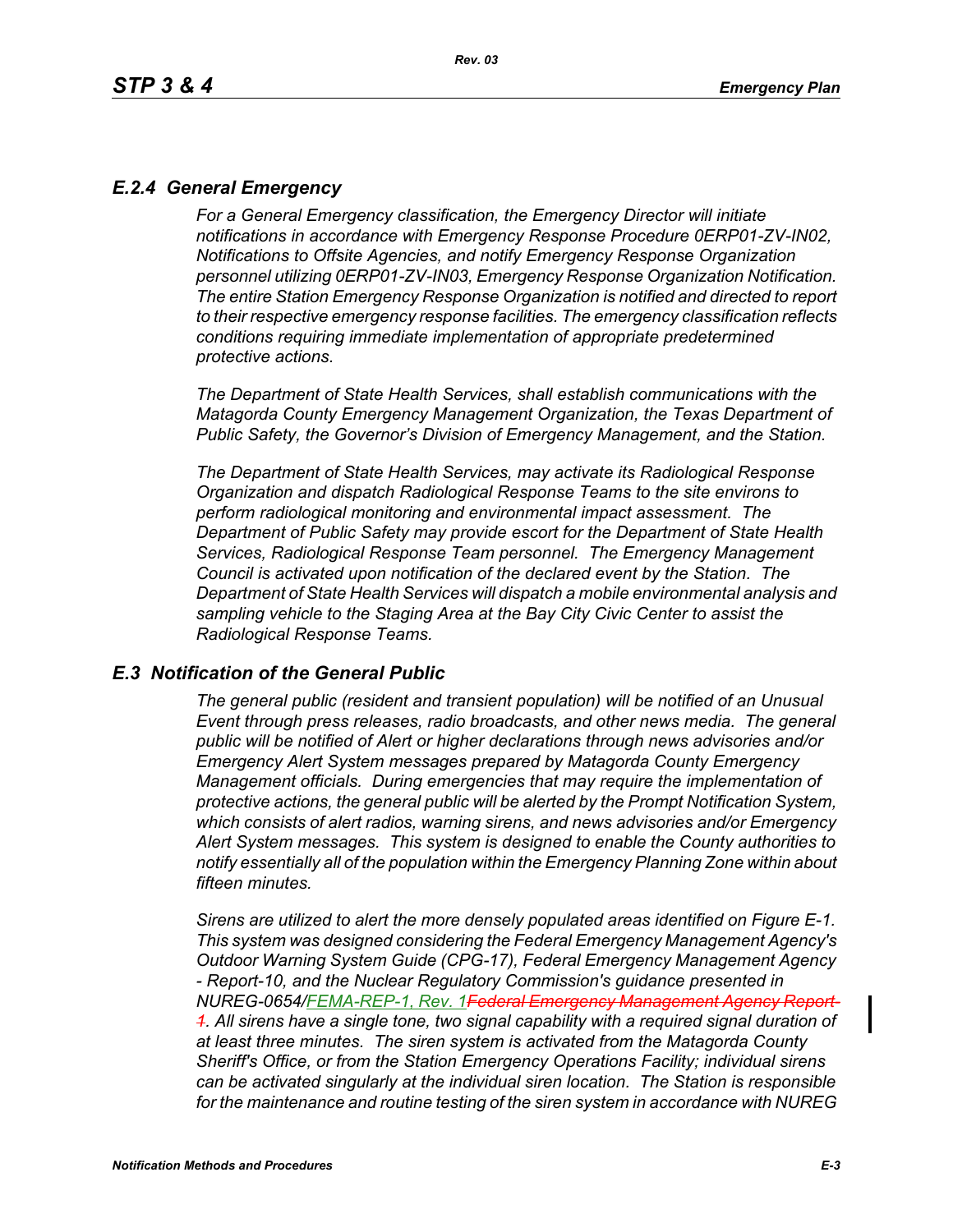*0654/Federal Emergency Management Agency Report-1 and the siren manufacturer's technical manual.* 

*Deficiencies that are identified in the routine testing of the siren subsystem shall be corrected in an expedient manner not to exceed four months [10CFR50.54(s)(2)]. During this period of time, alternate notification methods shall be provided for residents within the siren's coverage, if the deficiency renders a siren out-of-service. This service is described in Matagorda County Emergency Management Plan Procedures.*

*The warning sirens and alert radios are activated by radio signal. The primary activation point is the Matagorda County Sheriff's Office. The sirens are activated by radio directly from the Sheriff's Office. The alert radios are activated by an Emergency Alert System signal from KMKS FM Radio Station in Bay City based on direction from Matagorda County Emergency Management officials. This service to the general public is provided 24 hours per day to accommodate day or night activation's. The secondary control point for the siren system is the Station Emergency Operations Facility. The siren system will be activated at the secondary control point only as directed by the Matagorda County Emergency Management officials and as approved by the Emergency Director.* 

*Reasonable efforts shall be made to provide alert radios to residences within the ten mile emergency planning zone that are outside the effective coverage area of the siren system, as well as to major businesses, recreational areas and schools within the ten mile emergency planning zone. The alert radios are tested on a regular basis with activation of the test signal for the Emergency Alert System. Radios have a battery backup provision in the event of power failure. Instructions for use accompany the radio package. Maintenance and documentation is the responsibility of the Station.* 

*The public receives instructions periodically that they are to tune to their local Emergency Alert System radio station, KMKS FM Radio, for emergency instructions whenever the sirens or alert radios are activated. The Emergency Alert Messages originate from Matagorda County officials.* 

#### *E.4 Matagorda County Instructions to the Public*

*Matagorda County Emergency Management officials may use preformatted messages which give instructions to the public regarding specific protective actions to be taken by occupants of affected areas, if protective actions become necessary. Typical text for the messages are provided in the Matagorda County Emergency Management Plan Procedures. The Station has established notification methods and will provide information to Matagorda County that will allow officials of Matagorda County to make decisions on the appropriate public warning messages to be broadcast via the Emergency Alert System.*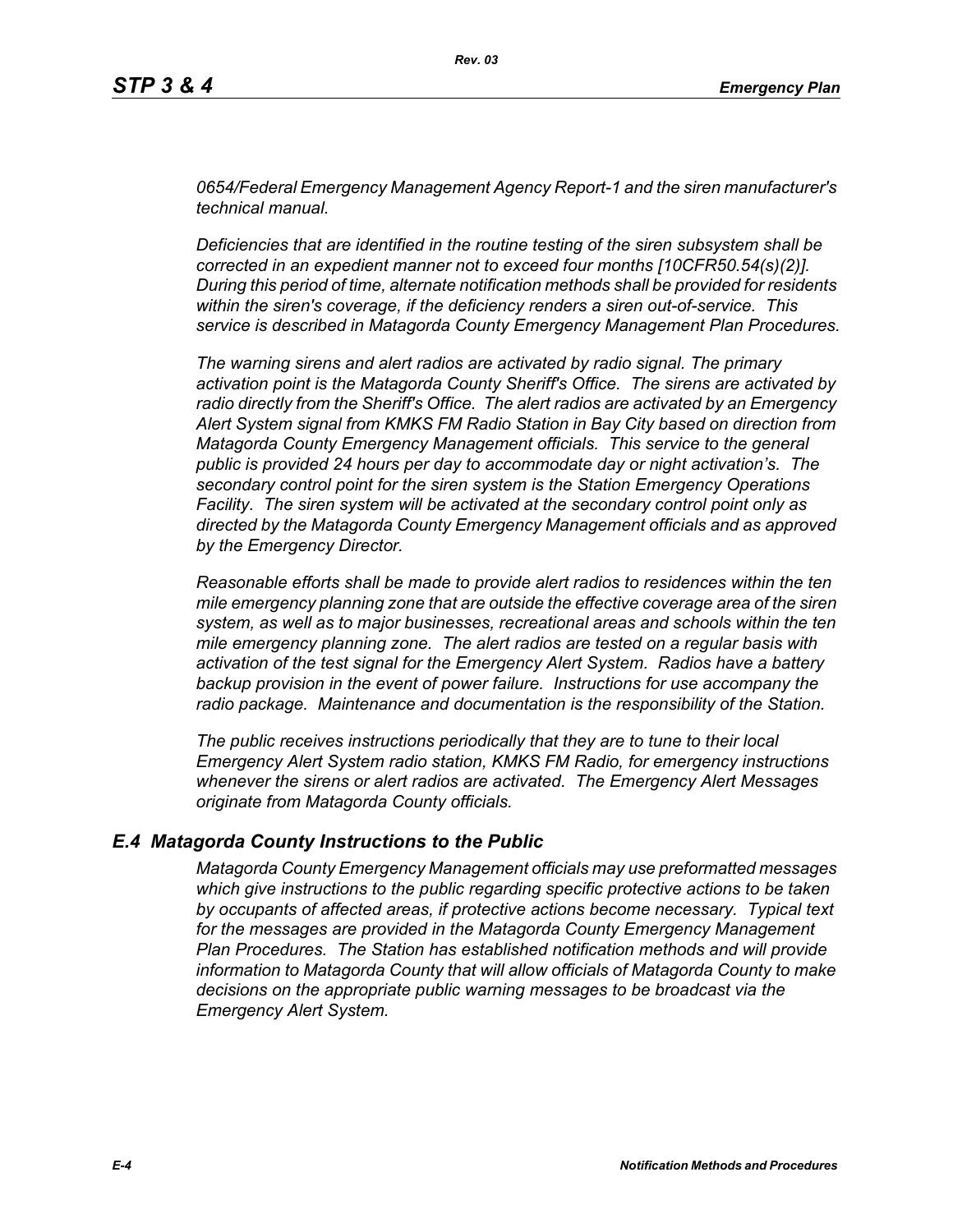# *Addendum E-1 Emergency Response Facilities Communications Page 1 of 3*

# *1.0 Function*

*The communications systems are designed to provide rapid and efficient communications required for operation and administration of the plant under all operating and emergency conditions. The diverse subsystems provided assure that adequate onsite and offsite communications are available to support orderly plant operation, shutdown, firefighting, and evacuation. In addition, attention is given to maintaining contact with the Matagorda County Sheriff's Office, the Department of Public Safety Disaster District in Pierce, Texas, and the Nuclear Regulatory Commission.*

### *2.0 Design Bases*

*The communications systems are not safety related and have no safety design bases. Failure of these systems shall not compromise any safety-related system nor require a plant shutdown.*

*The communications systems are designed to provide effective onsite and offsite communications. It allows operation and administration of the plant during all modes of operation.*

#### *3.0 Description*

#### *3.1 The following typical subsystems are provided:*

- *Telephone System*
- *Public Address (paging/alarm system)*
- *Maintenance Jack System*
- *Two-way Radio System*
- *Radio Paging System (beeper)*
- *Communications Console*
- *Satellite Telephone*
- *Emergency Notification & Response System (ENRS)*

#### *3.1.1 Onsite Communications Systems*

#### *3.1.1.1 Telephone System*

*The telephone system is a Public Branch Exchange system that provides dial access to General Telephone Company of the Southwest in the Palacios central office, and microwave circuits to Bay City and Houston. The system has an independent, automatic starting and switching, backup power source. Additionally, dial*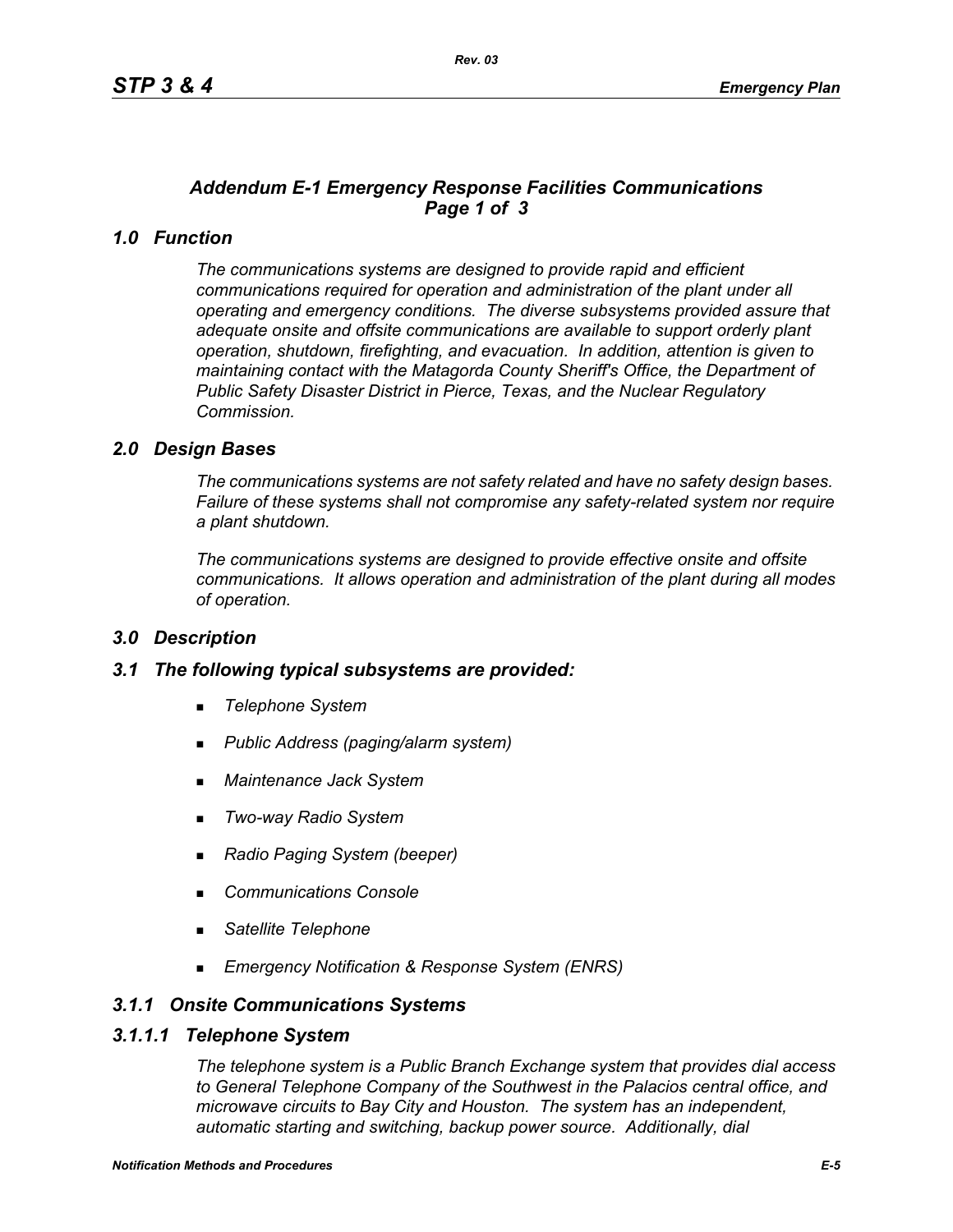# *Addendum E-1 Emergency Response Facilities Communications Page 2 of 3*

*access to the plant voice paging system, the radio paging system (beeper) and telecopiers is provided.*

# *3.1.1.2 Public Address (Paging/Alarm System)*

*The voice paging and alarm system is provided to transmit routine messages, and emergency signals, such as fire, plant evacuation, and radiation emergency alarms. Flashing lights are provided in high noise areas inside plant buildings.*

### *3.1.1.3 Maintenance Jack System*

*Telephone jack stations are provided throughout the plant for operating convenience during repair, operation, and maintenance of equipment required for safe shutdown.* 

*Two-Way Radio System Radio repeater base stations provide communication between control base stations, mobile units and hand-held portable radios within the plant area. Self-contained batteries power hand-held portables.* 

# *3.1.1.4 Radio Paging System (Beeper)*

*The radio paging system includes a fixed transmitter and receives only portable units. The pager system is a tone system that may be activated from plant telephones or from offsite touch-tone telephones.* 

#### *3.1.1.5 Communications Consoles*

*The communications consoles provide plant operators with access to the telephone system, two-way radio channels, radio paging systems, and the public address systems. Plant emergency and fire alarm signals are activated from designated communications consoles.*

# *3.1.1.6 Emergency Notification & Response System (ENRS)*

*ENRS is an offsite automated computer operated system used for ERO pager activation and AutoDial Telephone notification of declared emergencies. This system maintains a redundant system in case of a primary system failure. A backup to the offsite automated computer system consists of activation of all STPNOC ERO pagers.*

#### *3.1.2 Offsite Communications Systems*

*Access to the nationwide dial telephone network is through the local telephone exchange at Palacios, Texas. The exchange is owned and operated by General Telephone Company of the Southwest. The Center Point Energy microwave system also provides communication circuits into Houston. Offsite communication with the commercial telephone network is established via these circuits and can be accessed from both the Control Rooms, both Technical Support Centers, and the Emergency Operations Facility.*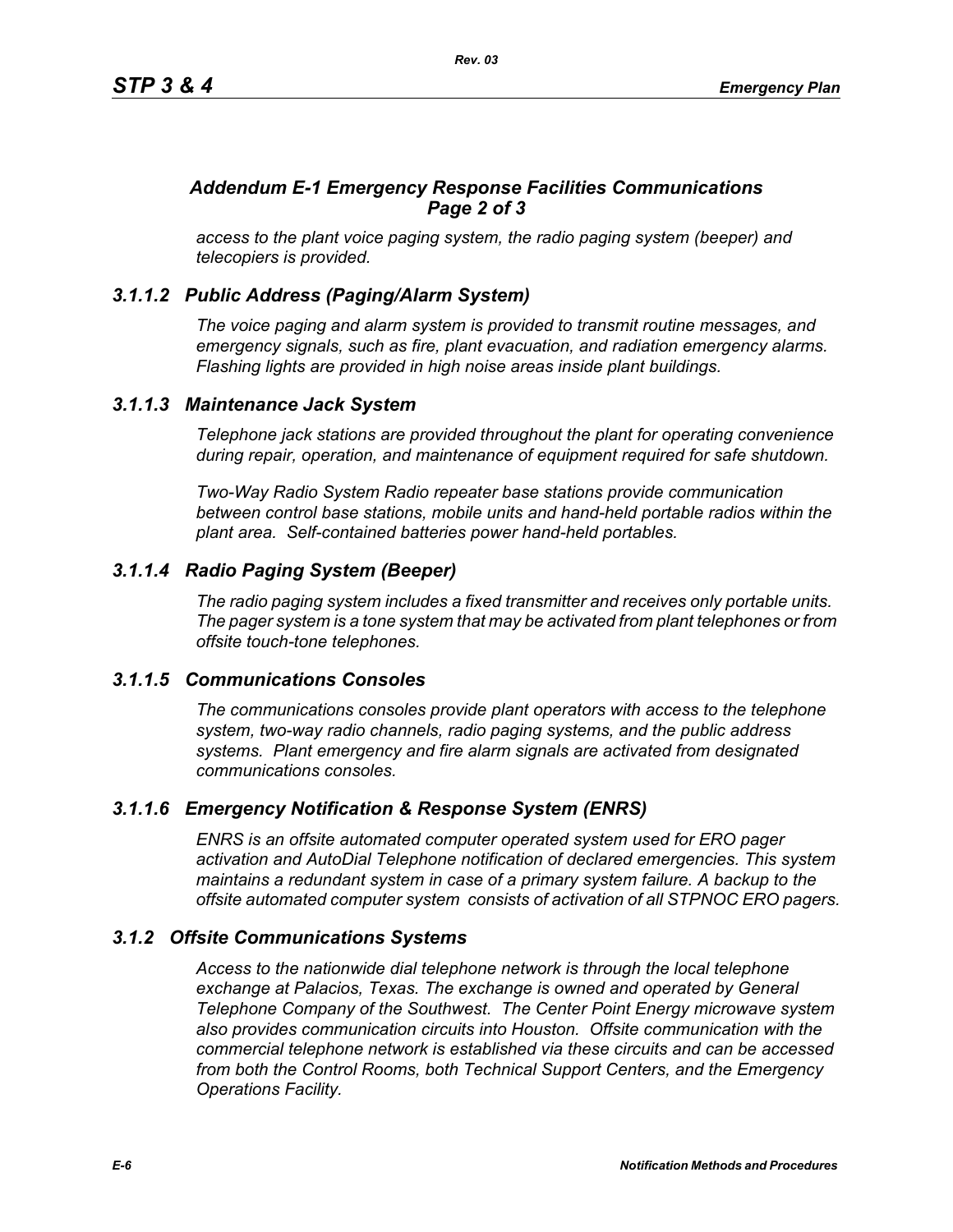### *Addendum E-1 Emergency Response Facilities Communications Page 3 of 3*

*Dedicated automatic ringdown lines allow immediate and direct contact with the Matagorda County Sheriff's Office and the Texas Department of Public Safety, Disaster District Sub 2C in Pierce.*

 *The Federal Telephone System (FTS) 2001 is a dedicated telephone system for establishing contact with the Nuclear Regulatory Commission Operations Center in Rockville, Maryland. This telephone circuit is also known as the Emergency Notification System.*

*The Health Physics Network, another Federal Telephone System (FTS) 2001 dedicated telephone system, is designed to provide communications with the NRC Health Physics Section and/or other nuclear power plants during a declared emergency or drill/exercise.*

*Special telephone service circuits allow immediate and direct contact with the STP Coordinator.*

*A satellite telephone is maintained in the Control Rooms. This telephone can be operated on Alternating Current or Direct Current power and provides worldwide access via satellite in case of a total loss of all telephone capability to the Station and/or surrounding area.*

#### *3.2 Operation*

*The communications systems are designed to allow contact among plant personnel, and plant-to-offsite communications during normal and emergency conditions.Station procedure 0PGP05-ZV-0011, Emergency Communications, provides guidance regarding the operation of the Emergency Communication systems when responding to an emergency or drill/exercise. Station procedures 0PGP05-ZV-0002, Emergency Response Activities Schedule, and 0PGP07-ZA-0011, Communication Systems, provide details on the maintenance and testing requirements for the communication systems.*

#### *3.3 Systems Interface*

*The telephone system provides interface between incoming telephone lines, the microwave system, plant voice paging system, radio-paging system, communications consoles and other associated equipment. The communications consoles interface with the telephone system, the radio system, and the plant voice paging system. Radio and telephone equipment used in the Technical Support Centers and Emergency Operations Facility are powered from separate non-Class 1E diesel generator-backed busses. Refer to Figure E-2, Typical Emergency Response Facilities Communications Pathway.*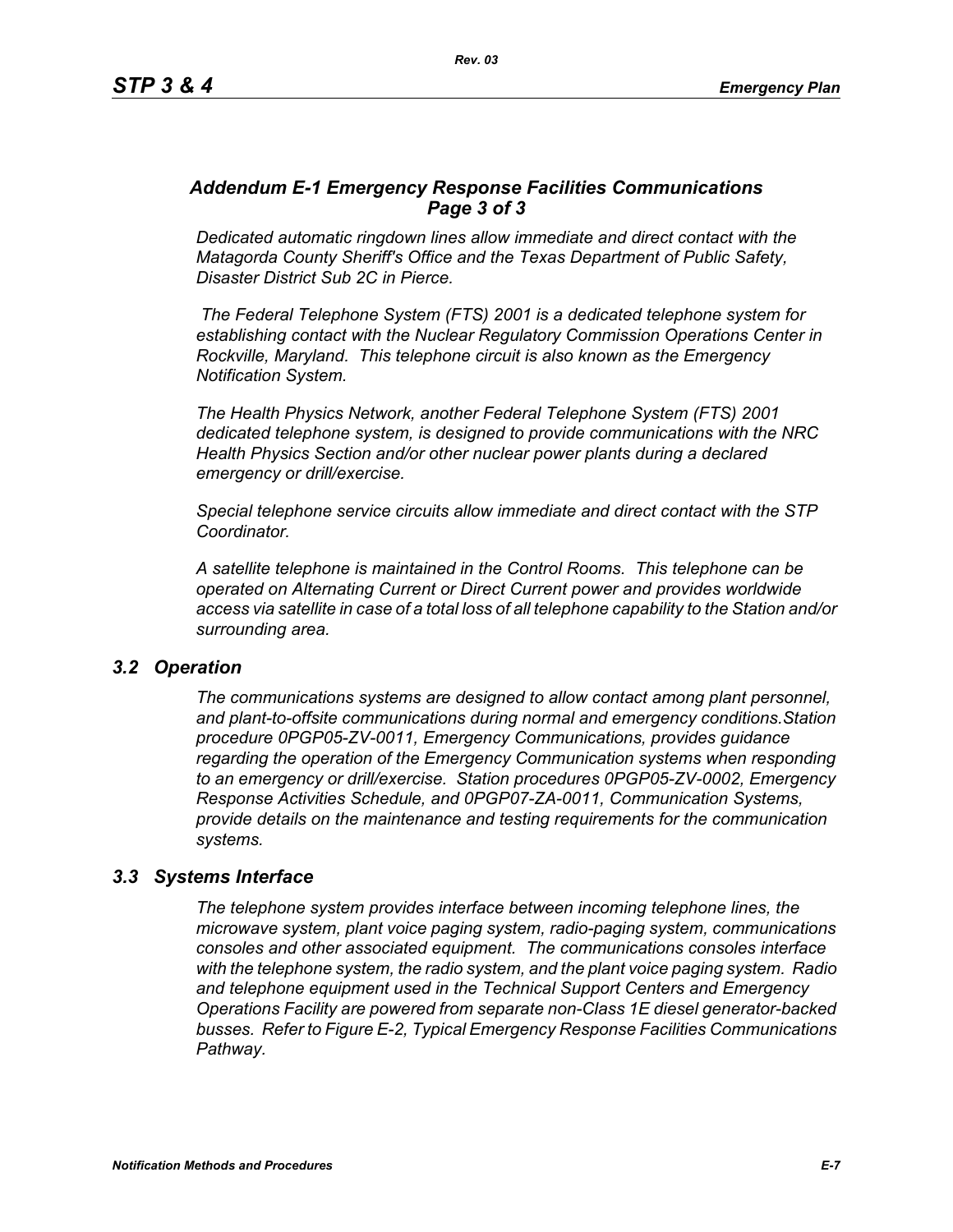

*Rev. 03*

*STP 3 & 4*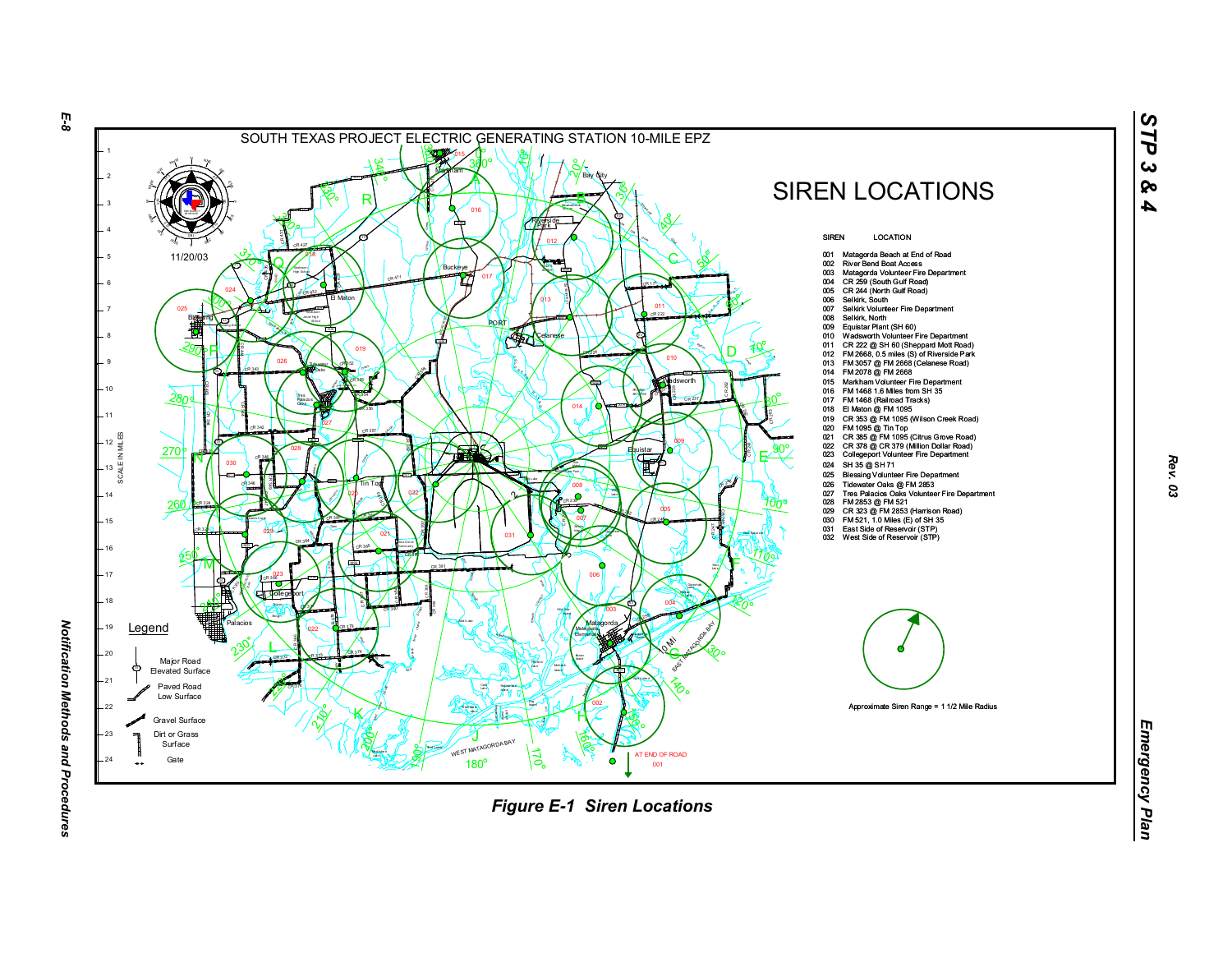

*Figure E-2 Typical Emergency Response Facilities Communications Pathway*